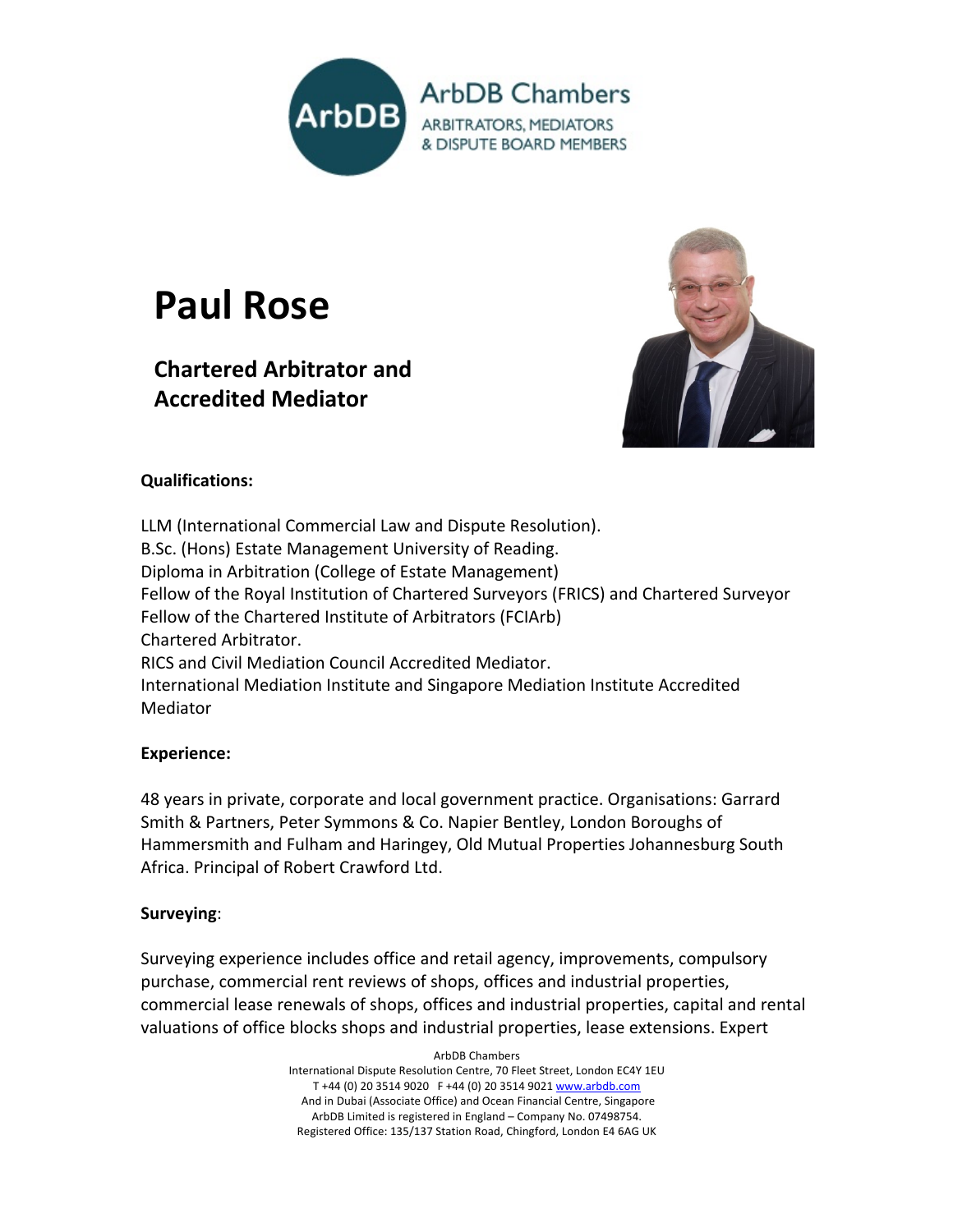

witness work in the Courts including Court of Appeal. Rent reviews proceeding to expert determinations and arbitration.

# **Arbitration:**

Arbitration experience comprises 81 appointments as sole arbitrator with amounts up to £12 million GBP. Subject areas include ABTA travel cases, neighbour dispute, commercial property market rent reviews, commercial development site ground rent review, challenges to jurisdiction, Pubs Code compliant lease terms, partnership, development value, commercial and residential dilapidations, water moorings rent, building contracts, commercial service charges, negligent surveys, aviation insurance. International Arbitration cases: Hotel corporate share acquisition Tanzania; Commission dispute - energy contract Turkey.

#### **Arbitration panels**:

Chartered Institute of Arbitrators - Presidents Panel of Arbitrators and Property Disputes Panel Asian International Arbitration Centre (AIAC) Saudi Centre for Commercial Arbitration (SCCA)

#### **Other:**

London Maritime Arbitrators Association (LMAA) – Supporting Member. Immediate Past Chair of the London Branch Chartered Institute of Arbitrators.

#### **Mediation:**

**Mediation** experience - 140 domestic cases and 2 international cases. Domestic cases: Family law; building contracts, residential service charges; commercial service charges; easements; professional fees, information technology; boundaries; neighbourhood disturbance; costs; alleged negligent property conveyances, alleged negligent surveys and valuations, contract misrepresentation, sales of land, dilapidations; damages for breaches of covenant; construction, compulsory purchase compensation

> ArbDB Chambers International Dispute Resolution Centre, 70 Fleet Street, London EC4Y 1EU T +44 (0) 20 3514 9020 F +44 (0) 20 3514 9021 www.arbdb.com And in Dubai (Associate Office) and Ocean Financial Centre, Singapore ArbDB Limited is registered in England – Company No. 07498754. Registered Office: 135/137 Station Road, Chingford, London E4 6AG UK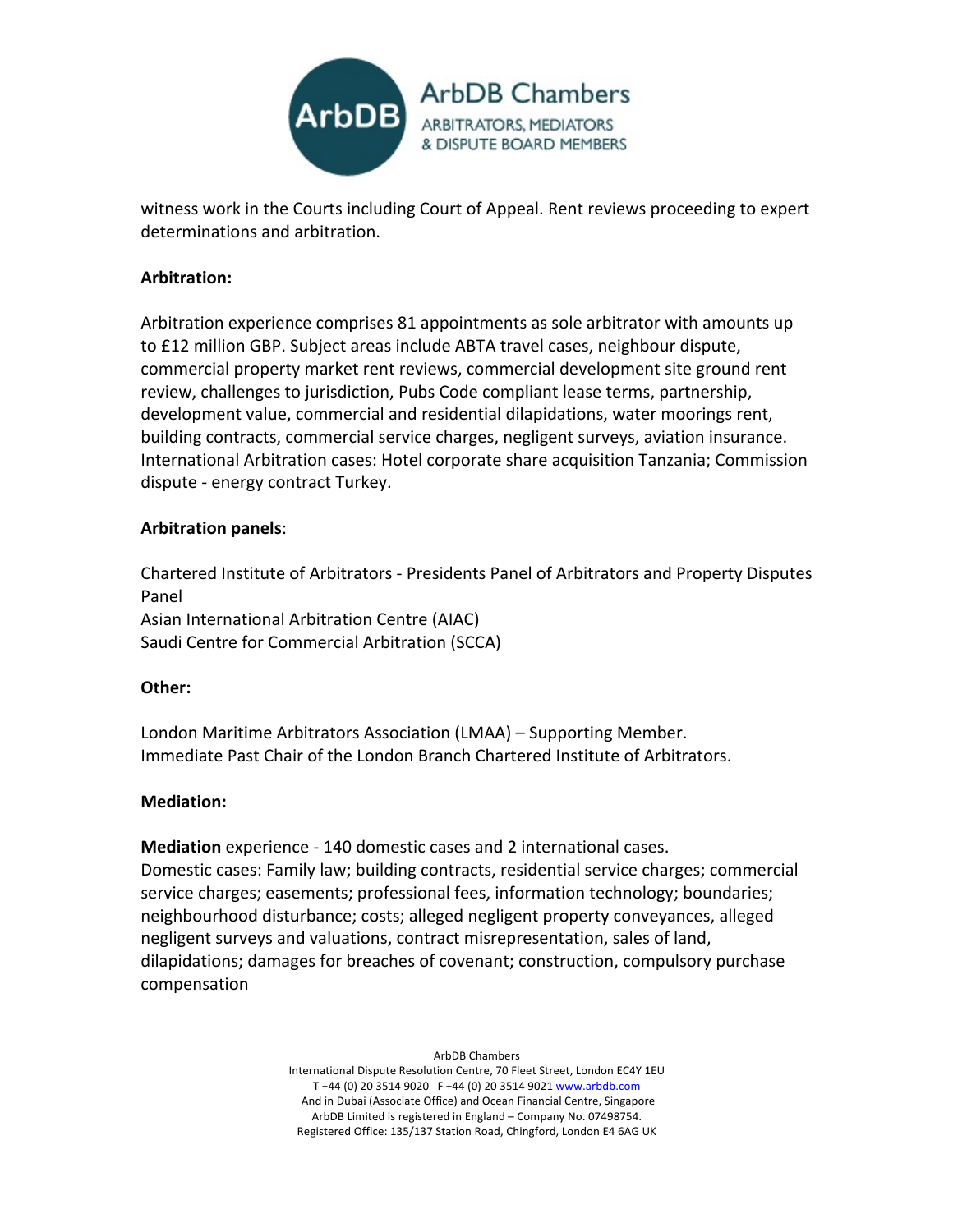

International experience: An ICSID dispute – Construction of University facilities. (\$70 million) in Africa; Multi – building construction dispute in Malaysia (\$40 million).

# **Mediation Panels:**

Asian International Arbitration Centre, Royal Institution of Chartered Surveyors, Chartered Institute of Arbitrators, Clerksroom, Singapore International Mediation Institute. Saudi Centre for Commercial Arbitration.

#### **Other:**

Member – Advisory Board of the Standing Conference of Mediation Advocates. Member - Advisory Board of the Dubai Mediation Centre. Chair of Trustees of the Worshipful Company of Arbitrators

# **Training/Speaking/Articles Record:**

The ADR Approach in lease renewal disputes -Solicitors Journal Mediation in the UAE Mediating Property and Insurance Disputes

**2014:** London Branch Chartered Institute of Arbitrators Mediation seminar panellist. **2015:** London Branch Chartered Institute of Arbitrators panellist - workshop: "Arbitration problems"

**2016:** Workshop participant – Arbitration Week - Kuala Lumpur Regional Centre for Arbitration

**2017:**

- Speaker at workshop at Kuala Lumpur Regional Centre for Arbitration (May)
- Lead presenter at all-day mediation training workshop in Dubai (ArbDB) (May)
- London Branch Chartered Institute of Arbitrators panel speaker on seminar: "ADR in the Middle East."
- Panel speaker London Branch Chartered Institute of Arbitrators workshop Business Arbitration Scheme.

**2018**:

• Panel speaker – workshop: 'Advances in Mediation' - Asian International Arbitration Centre, Arbitration Week May 2018.

> ArbDB Chambers International Dispute Resolution Centre, 70 Fleet Street, London EC4Y 1EU T +44 (0) 20 3514 9020 F +44 (0) 20 3514 9021 www.arbdb.com And in Dubai (Associate Office) and Ocean Financial Centre, Singapore ArbDB Limited is registered in England – Company No. 07498754. Registered Office: 135/137 Station Road, Chingford, London E4 6AG UK